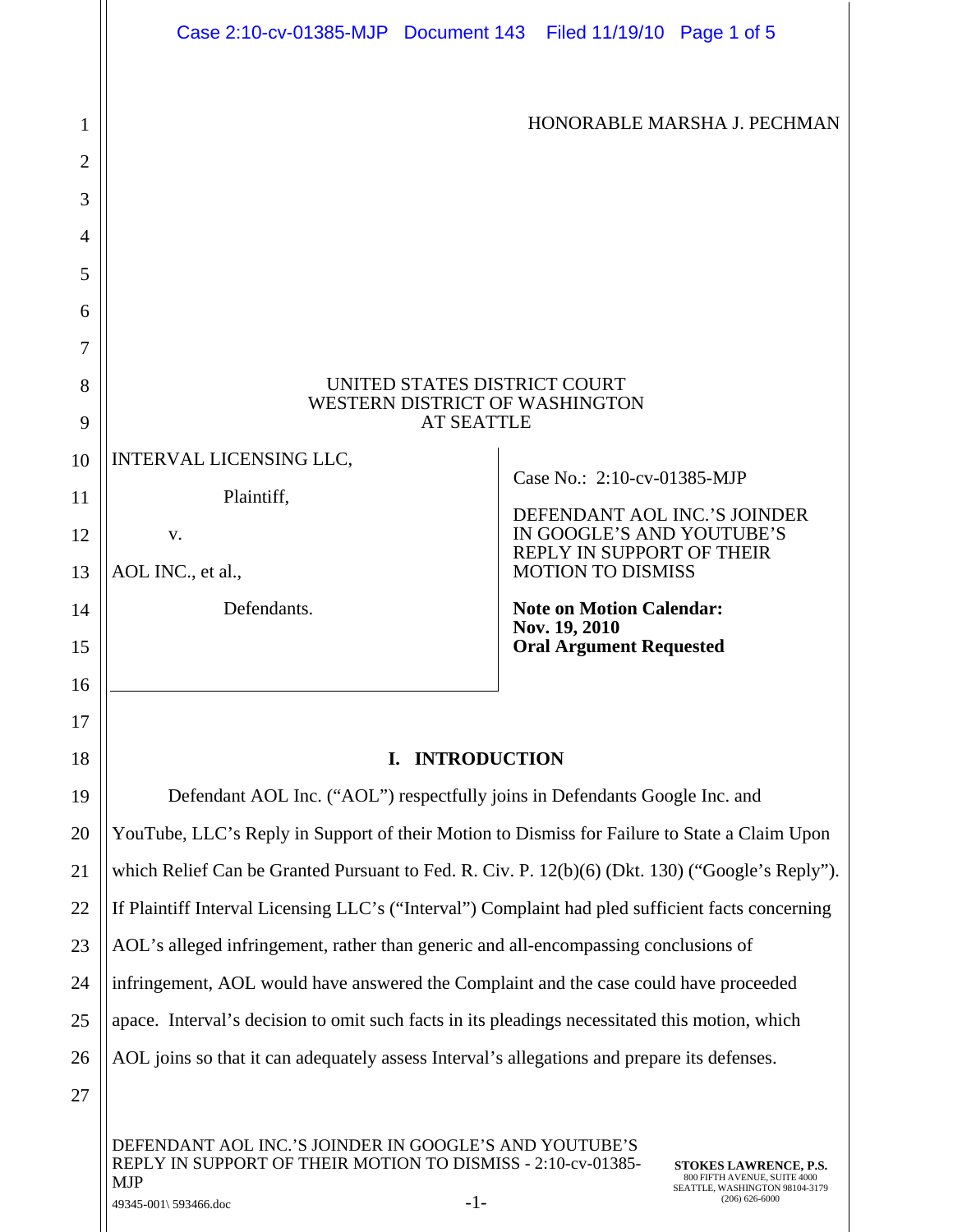## **II. ARGUMENT**

Rather than repeat the arguments and citations to authority set forth in Google's Reply, AOL hereby joins and incorporates by reference Google's Reply. AOL, like Google, is accused of infringing each of the four patents-in-suit. Interval's Complaint fails to identify a single accused product of any defendant, relying instead on catch-all terms such as "websites and associated hardware and software" and "products that display information." *See* Dkt. 1, Complaint, ¶¶ 21, 33, 39, 45.

AOL's business exemplifies the emptiness of these generic allegations. As described on AOL's "Products and Services" webpage (http://corp.aol.com/products-services), AOL's business encompasses content, local products and services, paid services, advertising, consumer applications, and ventures. Together, these categories of products and services include more than 100 different primary websites (e.g., http://www.mapquest.com, a mapping website; http://www.engadget.com, a technology news website; http://www.aolhealth.com, a healthrelated website; http://www.moviefone.com, a movie show times and information website). Each primary website has numerous individual webpages within it (e.g., http://www.aolhealth.com/health-experts, a website providing health information from medical

experts; http://www.aolhealth.com/news, a website providing health-related news). The references in Interval's Complaint to "websites and associated hardware and software" and "products that display information" provide no indication as to which of AOL's myriad websites are allegedly infringing. Because Interval's complaint is devoid of any specific factual allegations regarding infringement by AOL, the Complaint has failed to put AOL on notice of infringement as required by Fed. R. Civ. P. 8.

AOL further observes that Interval's Opposition to Defendants' Motion to Dismiss for Failure to State a Claim Upon Which Relief Can be Granted (Dkt. 123) entirely neglects to address the deficiencies in the Complaint regarding alleged indirect infringement, which AOL discussed in its Joinder in Google's Motion to Dismiss. *See* Dkt. 90 at 3. The Complaint fails to plead essential elements of indirect infringement, such as AOL's inducement or contribution to

DEFENDANT AOL INC.'S JOINDER IN GOOGLE'S AND YOUTUBE'S REPLY IN SUPPORT OF THEIR MOTION TO DISMISS - 2:10-cv-01385- MJP  $49345-001\backslash 593466.$ doc  $-2-$ 

1

2

3

4

5

6

7

8

9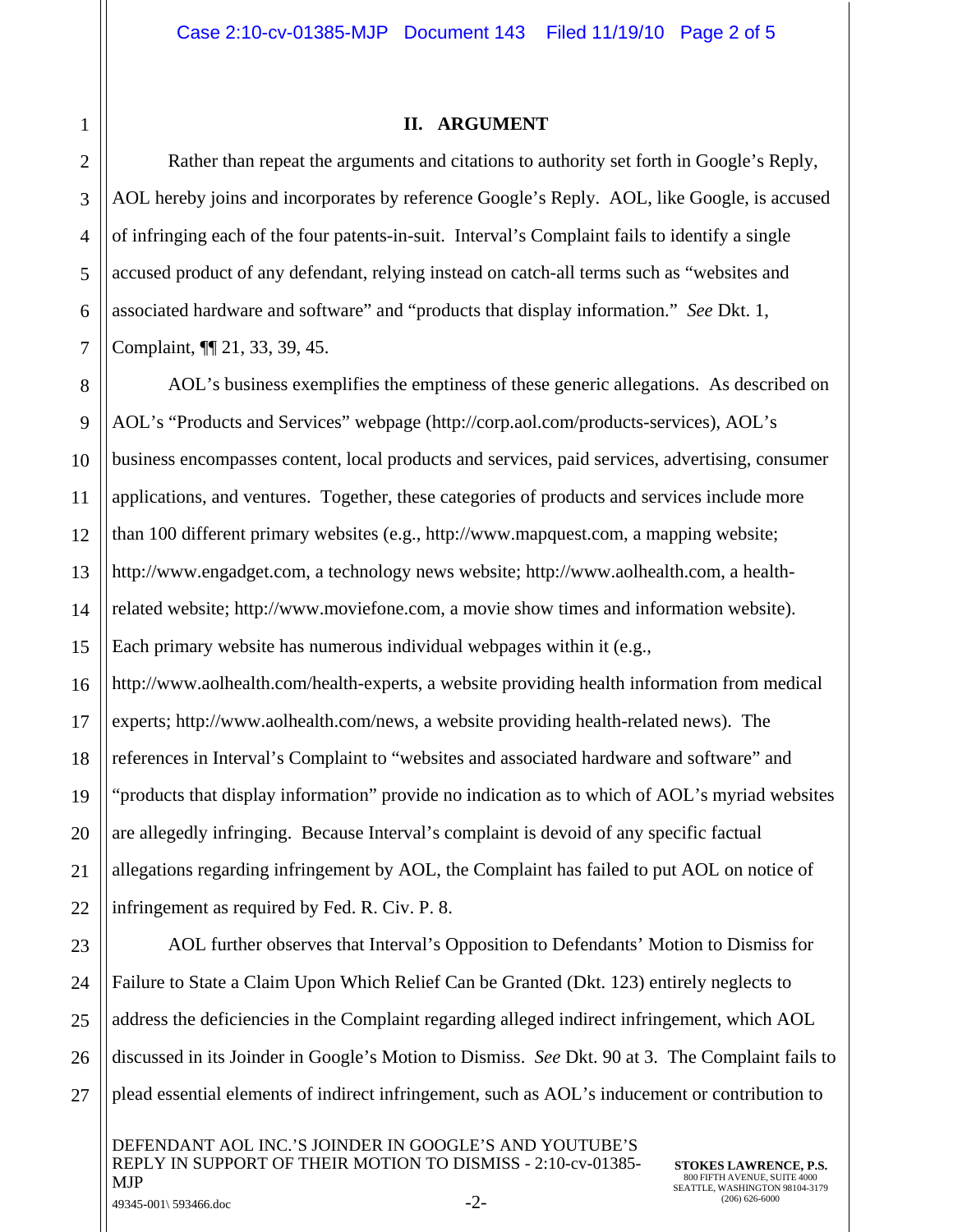| 1              | direct infringement by another, or AOL's knowledge of the patents-in-suit. See id. The                                                                                                                                                                                                |  |  |  |  |  |  |
|----------------|---------------------------------------------------------------------------------------------------------------------------------------------------------------------------------------------------------------------------------------------------------------------------------------|--|--|--|--|--|--|
| $\overline{2}$ | Complaint, therefore, fails to state a claim for indirect infringement under Fed. R. Civ. P. 8.                                                                                                                                                                                       |  |  |  |  |  |  |
| 3              | <b>III. CONCLUSION</b>                                                                                                                                                                                                                                                                |  |  |  |  |  |  |
| 4              | For the reasons stated above and in Google's Reply, the Court should dismiss Interval's                                                                                                                                                                                               |  |  |  |  |  |  |
| 5              | Complaint against AOL because Interval's Complaint fails to meet the pleading standards of                                                                                                                                                                                            |  |  |  |  |  |  |
| 6              | Rule 8 of the Federal Rules of Civil Procedure.                                                                                                                                                                                                                                       |  |  |  |  |  |  |
| 7              | DATED this 19th day of November, 2010.                                                                                                                                                                                                                                                |  |  |  |  |  |  |
| 8              | STOKES LAWRENCE, P.S.                                                                                                                                                                                                                                                                 |  |  |  |  |  |  |
| 9              |                                                                                                                                                                                                                                                                                       |  |  |  |  |  |  |
| 10             | By: s/ Shannon M. Jost<br>Shannon M. Jost (WSBA #32511)                                                                                                                                                                                                                               |  |  |  |  |  |  |
| 11             | Scott A.W. Johnson (WSBA #15543)<br>Aneelah Afzali (WSBA #34552)                                                                                                                                                                                                                      |  |  |  |  |  |  |
| 12             | and                                                                                                                                                                                                                                                                                   |  |  |  |  |  |  |
| 13             | <b>Admitted Pro Hac Vice</b>                                                                                                                                                                                                                                                          |  |  |  |  |  |  |
| 14             | Gerald F. Ivey<br>FINNEGAN, HENDERSON, FARABOW,                                                                                                                                                                                                                                       |  |  |  |  |  |  |
| 15             | <b>GARRETT &amp; DUNNER, LLP</b><br>901 New York Ave., NW                                                                                                                                                                                                                             |  |  |  |  |  |  |
| 16             | Washington, DC 20001                                                                                                                                                                                                                                                                  |  |  |  |  |  |  |
| 17<br>18       | <b>Admitted Pro Hac Vice</b><br>Robert L. Burns<br>Elliot C. Cook                                                                                                                                                                                                                     |  |  |  |  |  |  |
| 19             | FINNEGAN, HENDERSON, FARABOW,<br><b>GARRETT &amp; DUNNER, LLP</b>                                                                                                                                                                                                                     |  |  |  |  |  |  |
| 20             | Two Freedom Square<br>11955 Freedom Drive, Suite 800                                                                                                                                                                                                                                  |  |  |  |  |  |  |
| 21             | Reston, VA 20190                                                                                                                                                                                                                                                                      |  |  |  |  |  |  |
| 22             | <b>Admitted Pro Hac Vice</b><br>Cortney S. Alexander                                                                                                                                                                                                                                  |  |  |  |  |  |  |
| 23             | FINNEGAN, HENDERSON, FARABOW,<br><b>GARRETT &amp; DUNNER, LLP</b>                                                                                                                                                                                                                     |  |  |  |  |  |  |
| 24             | 3500 SunTrust Plaza<br>303 Peachtree Street NE                                                                                                                                                                                                                                        |  |  |  |  |  |  |
| 25             | Atlanta, GA 30308                                                                                                                                                                                                                                                                     |  |  |  |  |  |  |
| 26             | Attorneys for Defendant AOL Inc.                                                                                                                                                                                                                                                      |  |  |  |  |  |  |
| 27             |                                                                                                                                                                                                                                                                                       |  |  |  |  |  |  |
|                | DEFENDANT AOL INC.'S JOINDER IN GOOGLE'S AND YOUTUBE'S<br>REPLY IN SUPPORT OF THEIR MOTION TO DISMISS - 2:10-cv-01385-<br>STOKES LAWRENCE, P.S.<br>800 FIFTH AVENUE, SUITE 4000<br><b>MJP</b><br>SEATTLE, WASHINGTON 98104-3179<br>$(206)$ 626-6000<br>$-3-$<br>49345-001\ 593466.doc |  |  |  |  |  |  |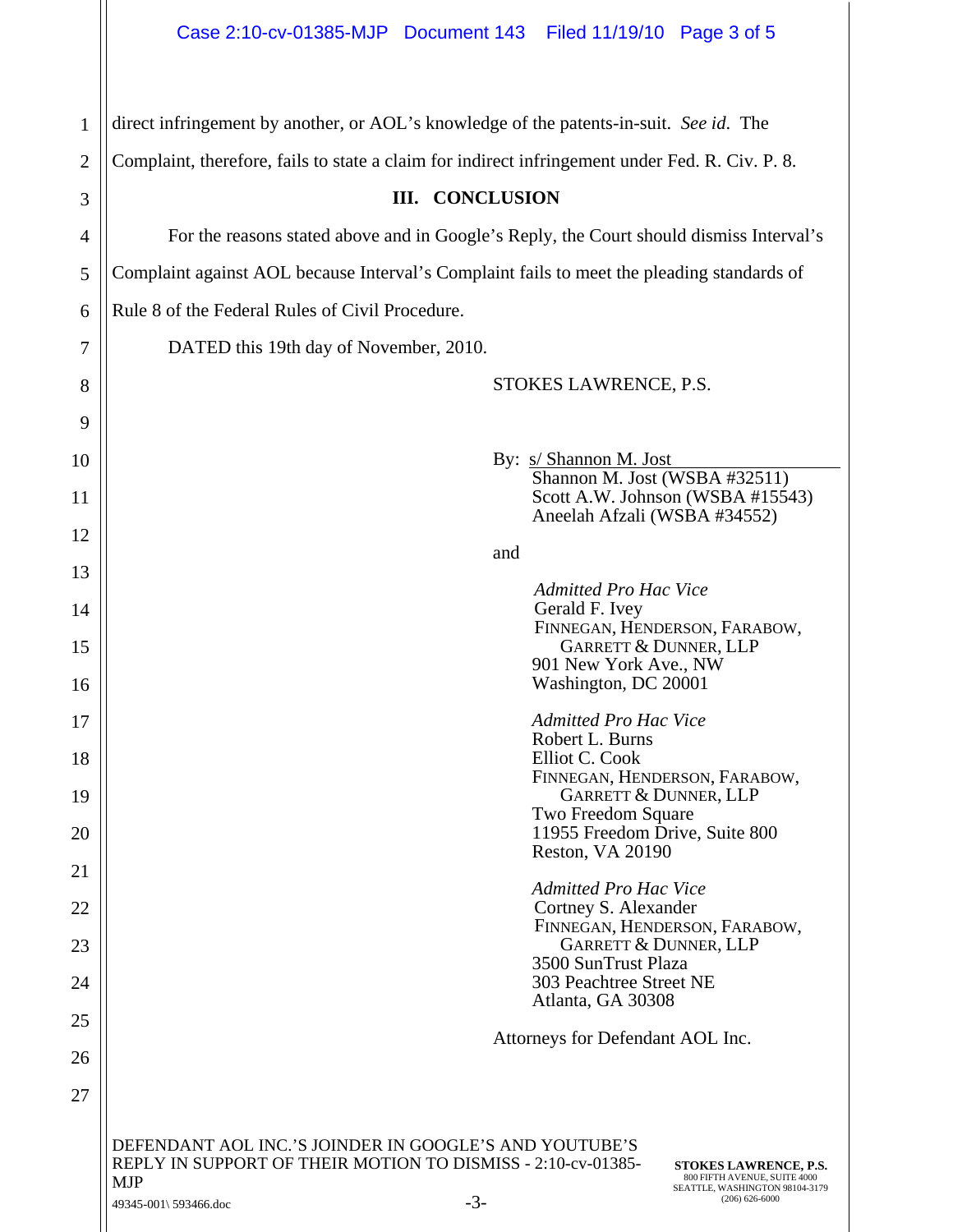|                     | Case 2:10-cv-01385-MJP Document 143   Filed 11/19/10   Page 4 of 5                                                                                                                                                                                                                                 |  |  |  |  |  |  |  |  |  |
|---------------------|----------------------------------------------------------------------------------------------------------------------------------------------------------------------------------------------------------------------------------------------------------------------------------------------------|--|--|--|--|--|--|--|--|--|
|                     |                                                                                                                                                                                                                                                                                                    |  |  |  |  |  |  |  |  |  |
| 1                   | <b>CERTIFICATE OF SERVICE</b>                                                                                                                                                                                                                                                                      |  |  |  |  |  |  |  |  |  |
| $\overline{c}$<br>3 | I hereby certify that on November 19, 2010, I caused the foregoing DEFENDANT AOL INC.'s<br>JOINDER IN GOOGLE'S AND YOUTUBE'S REPLY IN SUPPORT OF THEIR MOTION TO<br>DISMISS to be:                                                                                                                 |  |  |  |  |  |  |  |  |  |
| 4                   |                                                                                                                                                                                                                                                                                                    |  |  |  |  |  |  |  |  |  |
| 5                   | $\boxtimes$<br>electronically filed with the Clerk of the Court using the CM/ECF system which will send<br>notification of such filing to the following:                                                                                                                                           |  |  |  |  |  |  |  |  |  |
| 6                   |                                                                                                                                                                                                                                                                                                    |  |  |  |  |  |  |  |  |  |
| 7                   | <b>Attorneys for Plaintiff Interval Licensing LLC</b><br>Justin A. Nelson (jnelson@susmangodfrey.com)<br>Eric J. Enger (eenger@hpcllp.com)                                                                                                                                                         |  |  |  |  |  |  |  |  |  |
| 8<br>9              | Matthew R. Berry (mberry@susmangodfrey.com)<br>Max L. Tribble (mtribble@susmangodfrey.com)                                                                                                                                                                                                         |  |  |  |  |  |  |  |  |  |
| 10                  | Michael F. Heim (mheim@hpcllp.com)<br>Nathan J. Davis (ndavis@hpcllp.com)<br>Edgar G. Sargent (esargent@susmangodfrey.com)                                                                                                                                                                         |  |  |  |  |  |  |  |  |  |
| 11                  | <b>Attorneys for OfficeMax, Inc.</b>                                                                                                                                                                                                                                                               |  |  |  |  |  |  |  |  |  |
| 12                  | Kevin C. Baumgardner (kbaumgardner@corrcronin.com)<br>Steven W. Fogg (sfogg@corrcronin.com)                                                                                                                                                                                                        |  |  |  |  |  |  |  |  |  |
| 13                  | Jeffrey D. Neumeyer (JeffNeumeyer@officemax.com)<br>John S. Letchinger (letchinger@wildmanharrold.com)                                                                                                                                                                                             |  |  |  |  |  |  |  |  |  |
| 14                  | Douglas S. Rupert (keating@wildman.com)                                                                                                                                                                                                                                                            |  |  |  |  |  |  |  |  |  |
| 15                  | <b>Attorneys for Yahoo!</b><br>Mark P. Walters (mwalters@flhlaw.com)<br>Dario A. Machleidt (dmachleidt@flhlaw.com)<br>Francis Ho (fho@mofo.com)<br>Richard S. J. Hung (rhung@mofo.com)<br>Michael Jacobs (mjacobs@mofo.com)<br>Matthew I. Kreeger (mkreeger@mofo.com)<br>Eric W. Ow (eow@mofo.com) |  |  |  |  |  |  |  |  |  |
| 16<br>17            |                                                                                                                                                                                                                                                                                                    |  |  |  |  |  |  |  |  |  |
| 18                  |                                                                                                                                                                                                                                                                                                    |  |  |  |  |  |  |  |  |  |
| 19                  | <b>Attorneys for eBay Inc., NetFlix, Inc., Office Depot, Inc. and Staples, Inc.</b>                                                                                                                                                                                                                |  |  |  |  |  |  |  |  |  |
| 20                  | J. Christopher Carraway (chris.carraway@klarquist.com)<br>John D. Vandenberg (john.vandenberg@klarquist.com)                                                                                                                                                                                       |  |  |  |  |  |  |  |  |  |
| 21                  | Arthur W. Harrigan, Jr. (arthurh@dhlt.com)<br>Christopher T. Wion (chrisw@dhlt.com)                                                                                                                                                                                                                |  |  |  |  |  |  |  |  |  |
| 22                  | Kristin L. Cleveland (Kristin.cleveland@klarquist.com)<br>Klaus H. Hamm (Klaus.hamm@klarquist.com)                                                                                                                                                                                                 |  |  |  |  |  |  |  |  |  |
| 23                  | <b>Attorneys for Apple Inc.</b>                                                                                                                                                                                                                                                                    |  |  |  |  |  |  |  |  |  |
| 24                  | Scott T. Wilsdon (wilsdon@yarmuth.com)<br>Jeremy E. Roller (jroller@yarmuth.com)                                                                                                                                                                                                                   |  |  |  |  |  |  |  |  |  |
| 25                  | David S. Almeling (dalmeling@omm.com)<br>George A. Riley (griley@omm.com)                                                                                                                                                                                                                          |  |  |  |  |  |  |  |  |  |
| 26                  | Brian M. Berliner (bberliner@omm.com)<br>Neil L. Yang (nyang@omm.com)                                                                                                                                                                                                                              |  |  |  |  |  |  |  |  |  |
| 27                  |                                                                                                                                                                                                                                                                                                    |  |  |  |  |  |  |  |  |  |
|                     | DEFENDANT AOL INC.'S JOINDER IN GOOGLE'S AND YOUTUBE'S<br>REPLY IN SUPPORT OF THEIR MOTION TO DISMISS - 2:10-cv-01385-<br><b>STOKES LAWRENCE, P.S.</b><br>800 FIFTH AVENUE, SUITE 4000<br><b>MJP</b><br>SEATTLE, WASHINGTON 98104-3179<br>$(206)$ 626-6000                                         |  |  |  |  |  |  |  |  |  |

 $49345-001\$  593466.doc -4-